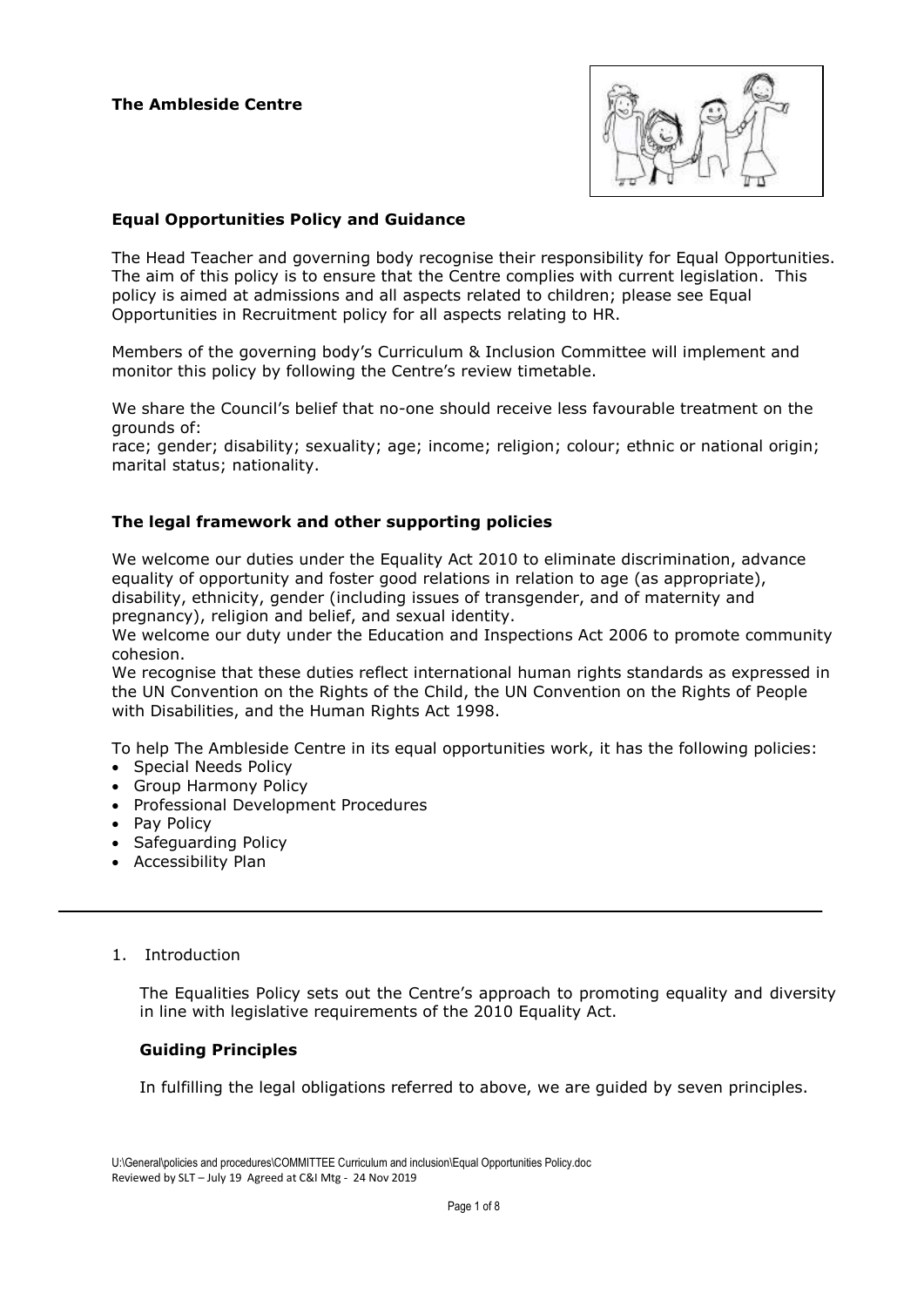### Principle 1: All learners are of equal value

- We see all learners and potential learners as of equal value:
- whether or not they are disabled
- whatever their ethnicity, culture, religious affiliation, national origin or national status
- whatever their gender.

### Principle 2: We recognise and respect diversity

Treating people equally does not necessarily involve treating them all the same. Our policies, procedures and activities must not discriminate, but are differentiated, as appropriate, to take account of differences of life-experience, outlook and background, and in the kinds of barrier and disadvantage which people may face, in relation to:

- disability, so that reasonable adjustments are made
- ethnicity, so that different cultural backgrounds and experiences of prejudice are recognised
- gender, so that the different needs and experiences of girls and boys, women and men are recognised.

Principle 3: We foster positive attitudes and relationships, and a shared sense of cohesion and belonging

We intend that our policies, procedures and activities should promote:

- positive attitudes towards disabled people, good relations between disabled and non-disabled people, and an absence of harassment of disabled people
- positive interaction, good relations and dialogue between groups and communities different from each other in terms of ethnicity, culture, religious affiliation, national origin or national status, and an absence of prejudice-related bullying and incidents
- mutual respect and good relations between boys and girls, women and men, and an absence of sexual harassment

# Principle 4: Staff recruitment, retention and development

Policies and procedures should benefit all employees and potential employees, for example in recruitment and promotion, and in continuing professional development:

- whether or not they are disabled
- whatever their ethnicity, culture, religious affiliation, national origin or national status
- whichever their gender.

U:\General\policies and procedures\COMMITTEE Curriculum and inclusion\Equal Opportunities Policy.doc Reviewed by SLT – July 19 Agreed at C&I Mtg - 24 Nov 2019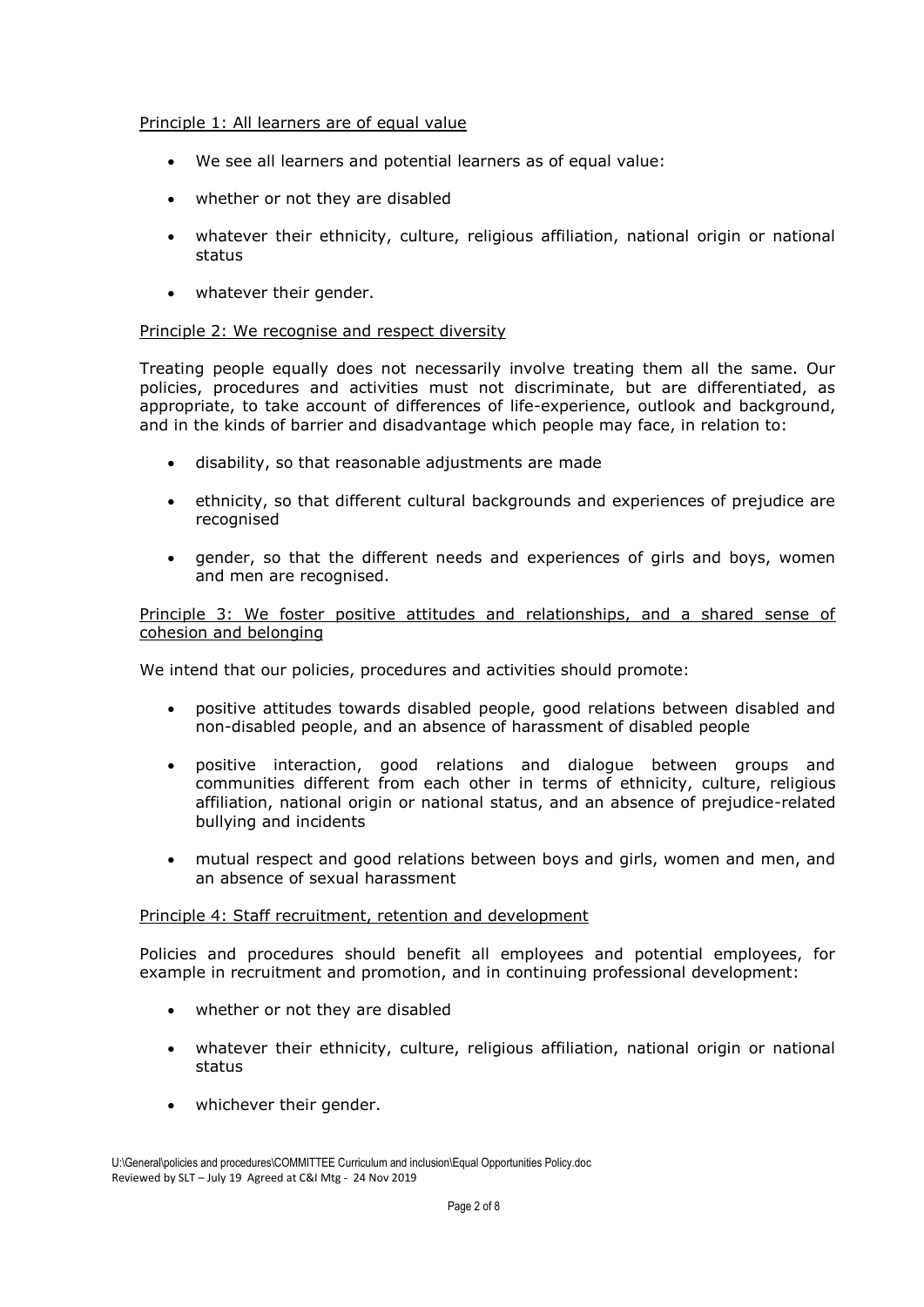# Principle 5: We aim to reduce and remove inequalities and barriers that already exist

In addition to avoiding or minimising possible negative impacts, we take opportunities to maximise positive impacts by reducing and removing inequalities and barriers that may already exist between:

- disabled and non-disabled people
- people of different ethnic, cultural and religious backgrounds
- girls and boys, women and men.

### Principle 6: We consult widely

People affected by a policy or activity should be consulted and involved in the design of new policies, and in the review of existing ones. We involve:

- disabled people as well as non-disabled
- people from a range of ethnic, cultural and religious backgrounds
- both women and men, and girls and boys.

### Principle 7: Society as a whole should benefit

We intend that our policies and activities should benefit society as a whole, both locally and nationally, by fostering greater social cohesion, and greater participation in public life of:

- disabled people as well as non-disabled
- people of a wide range of ethnic, cultural and religious backgrounds
- both women and men, girls and boys.

### Action plans

We recognise that the actions resulting from a policy are what make a difference.

Each year we will draw up an Equality action plan setting out the specific actions and projects we shall undertake to implement the principles above.

#### The Curriculum

We keep each curriculum subject or area under review in order to ensure that teaching and learning reflect the seven principles in paragraph 5 above.

The Centre is opposed to all forms of prejudice which stand in the way of fulfilling the legal duties referred to in paragraphs 1 and 2:

prejudices around disability and special educational needs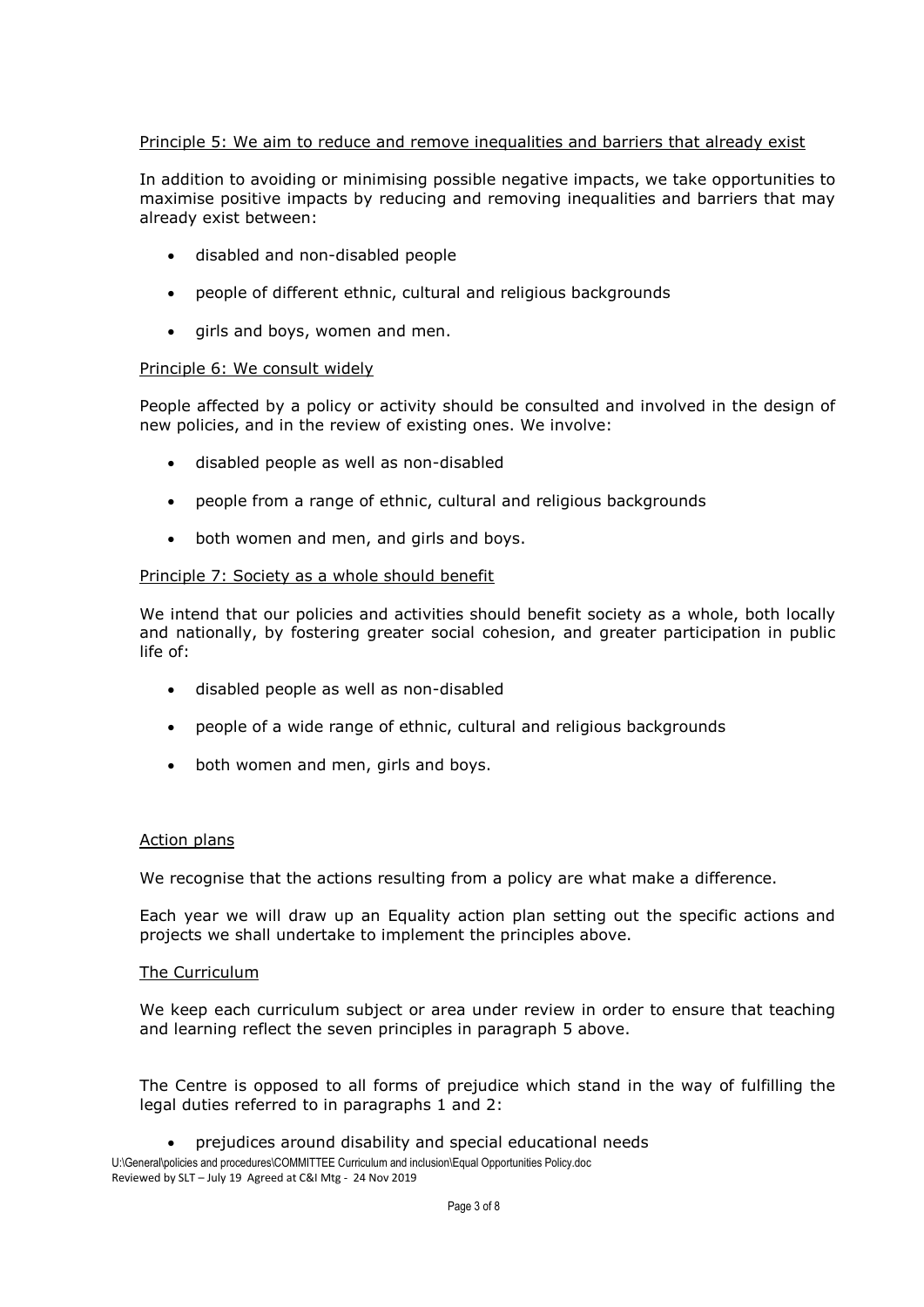- prejudices around racism and xenophobia, including those that are directed towards religious groups and communities, for example anti-Semitism and Islamophobia, and those that are directed against Travellers, refugees and people seeking asylum
- prejudices reflecting sexism and homophobia.

There is guidance in the staff handbook on how prejudice-related incidents should be identified, assessed, recorded and dealt with.

We take seriously our obligation to report regularly to the local authority about the numbers, types and seriousness of prejudice-related incidents at our school and how they were dealt with.

# Roles and responsibilities

The governing body is responsible for ensuring that the school complies with legislation, and that this policy and its related procedures and strategies are implemented.

The Head of Centre is responsible for implementing the policy; for ensuring that all staff are aware of their responsibilities and are given appropriate training and support; and for taking appropriate action in any cases of unlawful discrimination.

All staff are expected to:

- promote an inclusive and collaborative ethos in their classroom
- 
- deal with any prejudice-related incidents that may occur<br>• identify and challenge bias and stereotyning in the curric identify and challenge bias and stereotyping in the curriculum
- support pupils in their class for whom English is an additional language
- keep up-to-date with equalities legislation relevant to their work.

### 2. Consultation and Involvement

We consult with all stakeholders in the school in order to develop this plan and the actions within it. We consult in the following ways:

- children express their views during their play and conversations
- questionnaires
- parent/teacher consultations, newsletters and questionnaires
- issues raised in annual reviews for **Education and Health Care Plans (EHCP)** or reviews of **Early Years Intervention Plans** (**EYIP**)
- feedback at Governing Body meetings and consultations with governors
- informal and formal discussions and questionnaires involving all staff
- 3. Information and resources

We ensure that the content of this policy is known to all staff and governors and, as appropriate, to all pupils and parents.

U:\General\policies and procedures\COMMITTEE Curriculum and inclusion\Equal Opportunities Policy.doc Reviewed by SLT – July 19 Agreed at C&I Mtg - 24 Nov 2019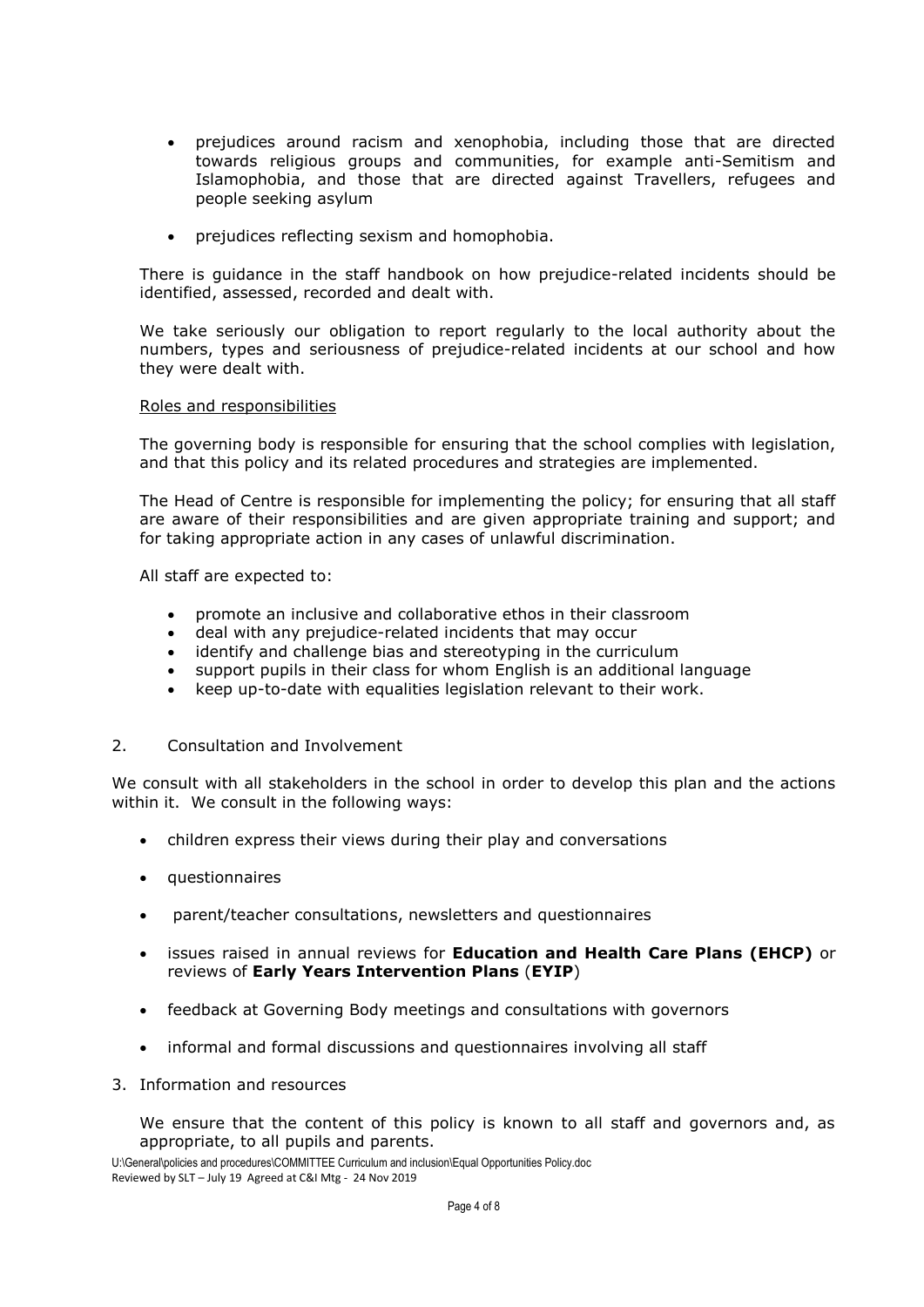All staff and governors have access to a selection of resources which discuss and explain concepts of equality, diversity and community cohesion in appropriate detail**.**

- 4. Religious observance
	- We respect the religious beliefs and practice of all staff, pupils and parents, and comply with reasonable requests relating to religious observance and practice.
- 5. Staff development and training
	- We ensure that all staff, including support and administrative staff, receive appropriate training and opportunities for professional development, both as individuals and as groups or teams.
- 6. Monitoring and evaluation
	- We are developing the collection, study and use of quantitative and qualitative data relating to the implementation of this policy, and will make adjustments as appropriate.
	- We are developing the use of data relation to achievement, broken down as appropriate according to disabilities and special educational needs; ethnicity, culture, language, religious affiliation, national origin and national status; and gender.
	- To review good practice we are using a range of auditing schedules.

### **Race equality**

In line with the requirements of the **Race Relations (Amendment) Act 2000**, the centre fully understands the need to promote racial harmony and to plan opportunities for combating racism in our policies, procedures and curriculum.

We believe that our centre must be a safe place for everyone and we are committed to the principles outlined in the **Stephen Lawrence Inquiry Report** and to the recommendations it makes. We are committed to:

- tackling racial discrimination
- promoting equality of opportunity and good race relations

### **Tackling racial discrimination**

We will tackle racial discrimination by monitoring the outcomes of opportunities at our centre and by dealing with and reporting racial incidents.

We accept the definition of a racist incident adopted by the Stephen Lawrence Inquiry Report and Wokingham District Council:

### **A racist incident is any incident that is perceived to be racist by the victim or any other person.**

U:\General\policies and procedures\COMMITTEE Curriculum and inclusion\Equal Opportunities Policy.doc Reviewed by SLT – July 19 Agreed at C&I Mtg - 24 Nov 2019 Allegations of harassment and discrimination based on ethnicity will be investigated as far as possible, using the centre's usual disciplinary procedures, and racism will be directly challenged. Action will be taken to prevent the likelihood of recurrence. Our procedure for dealing with racist incidents will be made known to everyone at or connected with our centre. Racist incident report forms will be completed to help the centre monitor incidents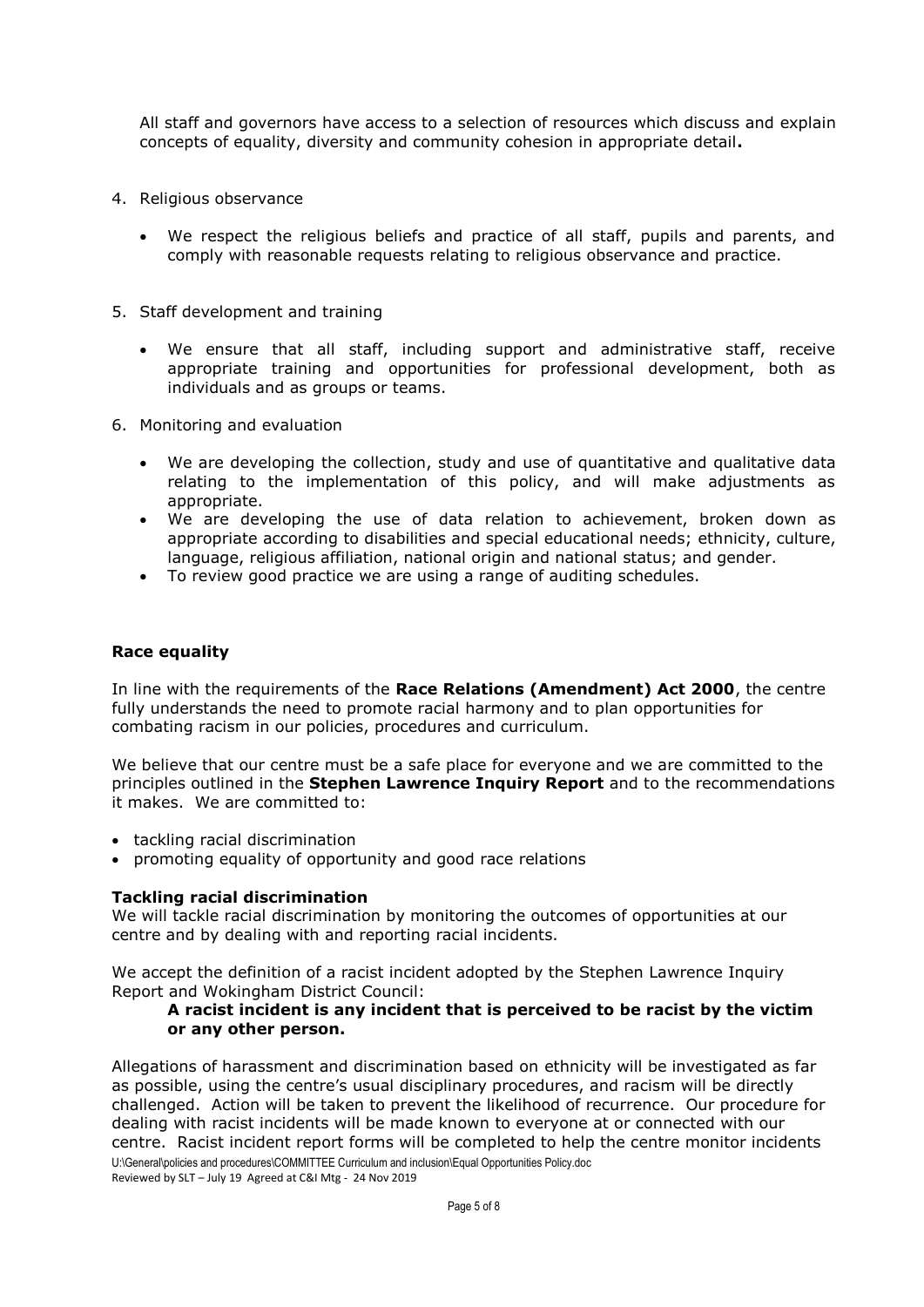and take appropriate action, with a summary of incidents being reported termly to governors. Copies of racist incident report forms (with no names of individuals) will be sent to the LA. In the event of a member of staff being implicated, the usual disciplinary procedures will apply.

## **Promoting equality of opportunity and good race relations**

These aspects of our race equality work will largely be done through monitoring and planning within the curriculum to reflect diversity and engage with teaching about discrimination and race equality.

In addition, the centre will audit its policies and practices to identify areas of race equality for development and to inform the Action Plan.

# **Gender**

We believe that girls and boys should have equal access to all aspects of centre life, including the curriculum, subject choices and extra-curricular activities. It may be necessary for children to receive different treatment in order to ensure equality of opportunity and the centre will pursue strategies to ensure that both girls and boys achieve to their full potential. The centre will examine its practices to ensure that both girls and boys are given opportunities to achieve and that stereotyped expectations do not limit the experiences available. Its examination will include the awareness and use of appropriate teaching and learning styles.

We will promote approaches which provide equality of opportunity by:

- challenging gender issues;
- avoiding gender stereotyping when organising children into groups.

Allegations of harassment and discrimination based on gender will be investigated and, where proven, directly challenged. Action will be taken to prevent the likelihood of recurrence.

# **Disability**

The Ambleside Centre is fully committed to the duties placed on schools in the **Special Educational Needs and Disability Act 2001** and accepts its definition of a disabled person as someone who has:

### **"a physical or mental impairment which has a substantial and long-term effect on his or her ability to carry out normal day-to-day activities."**

We will consider the needs of all people in the centre including:

- children who may be disabled but not have a statement of special educational need nor be on any stage of special needs assessment
- teachers and other centre staff
- members of families and carers
- governors
- all visitors to the centre

The Ambleside Centre will ensure that reasonable adjustments are made to working conditions for disabled children and staff and to the curriculum for disabled children. In addition the centre will ensure that discrimination does not occur and that disabled people will not be placed at avoidable disadvantage compared to others who are not disabled. In

U:\General\policies and procedures\COMMITTEE Curriculum and inclusion\Equal Opportunities Policy.doc Reviewed by SLT – July 19 Agreed at C&I Mtg - 24 Nov 2019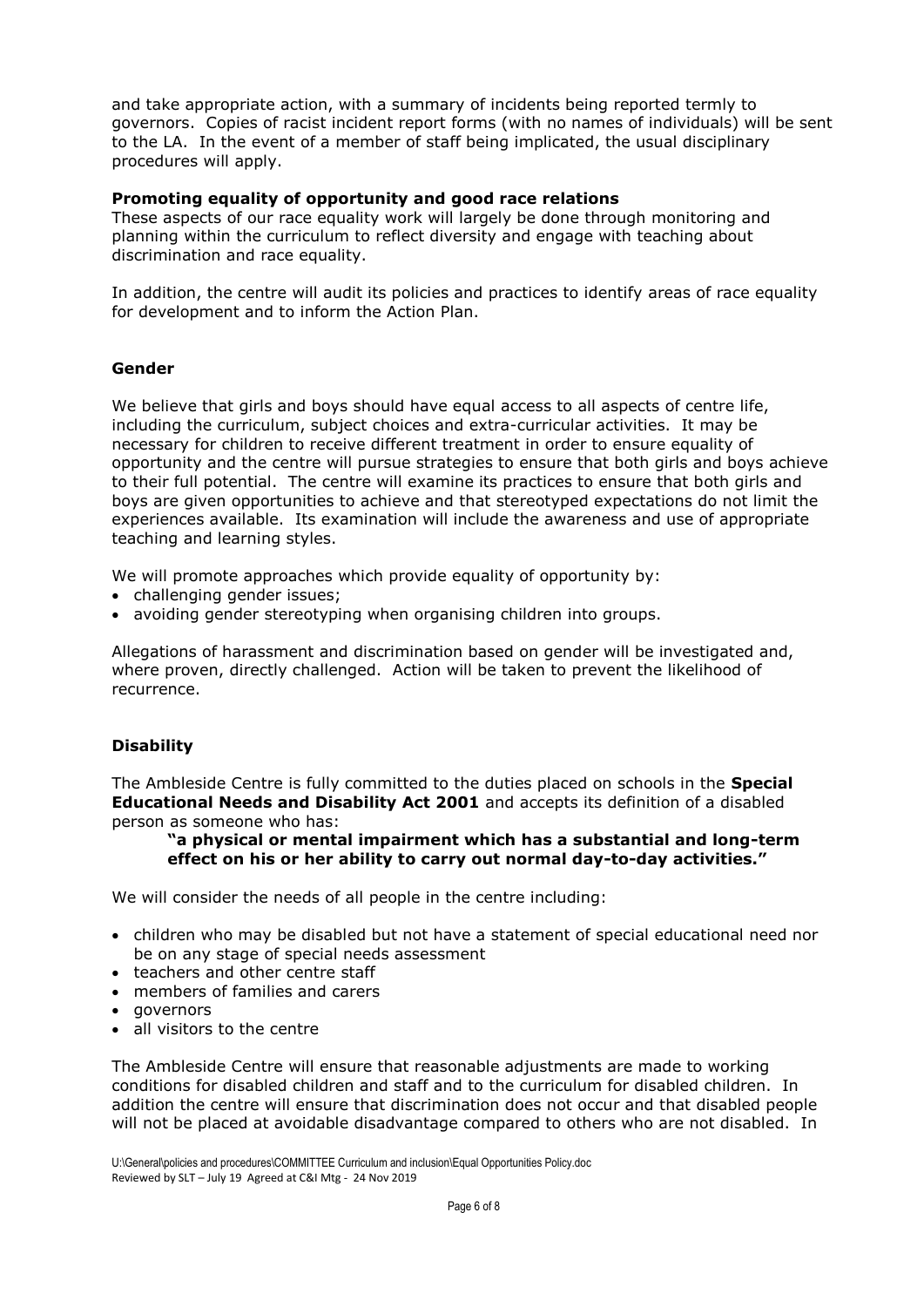particular, our policies relating to the education and related services we provide and our admissions policy will ensure there is no substantial disadvantage.

We will ensure that our policies, in particular in relation to admissions procedures, do not place disabled children at a disadvantage.

The Ambleside Centre will work with the LA to audit the centre for facilities and access for disabled people and for access to buildings, facilities and the curriculum. It will maintain updated written information on facilities and services and produce a plan to develop accessibility. (See Accessibility Plan)

Teachers will take specific action to enable the effective participation of children with disabilities by planning the Foundation Stage Curriculum to meet specific needs.

### **Roles and responsibilities**

The general duties of the centre in relation to equal opportunities are the responsibility of all members of staff and people involved in working at our centre. Specific responsibilities should include:

### **The centre's objectives**

The aims of this policy will be met by:

- 1. **Promoting the principles and practices of equality and justice throughout The Ambleside Centre**
- 1.1 Establishing an action plan to guide the implementation of the Equal Opportunities Policy
- 1.2 Ensuring that all children receive their entitlement to a broad, balanced and relevant curriculum, which is differentiated to meet identified individual needs through flexible and varied provision
- 1.3 Promoting racial harmony, preparing pupils for living in a diverse and increasingly interdependent society and specifically to prevent and address racism, sexism and other forms of discrimination
- 1.4 Complying with equal opportunities legislation and meeting OfSTED criteria for Inclusion
- 2. Identifying and removing practices that may result in direct or indirect discrimination
- 2.1 Developing the support and training available for all staff, including governors, to develop their practice in equal opportunities work.
- 2.2 Monitoring and evaluating:
	- access to educational opportunities and services by gender, ethnicity and disability
	- attainment
	- curriculum, teaching and learning
	- membership of the governing body
	- parental involvement

U:\General\policies and procedures\COMMITTEE Curriculum and inclusion\Equal Opportunities Policy.doc Reviewed by SLT – July 19 Agreed at C&I Mtg - 24 Nov 2019